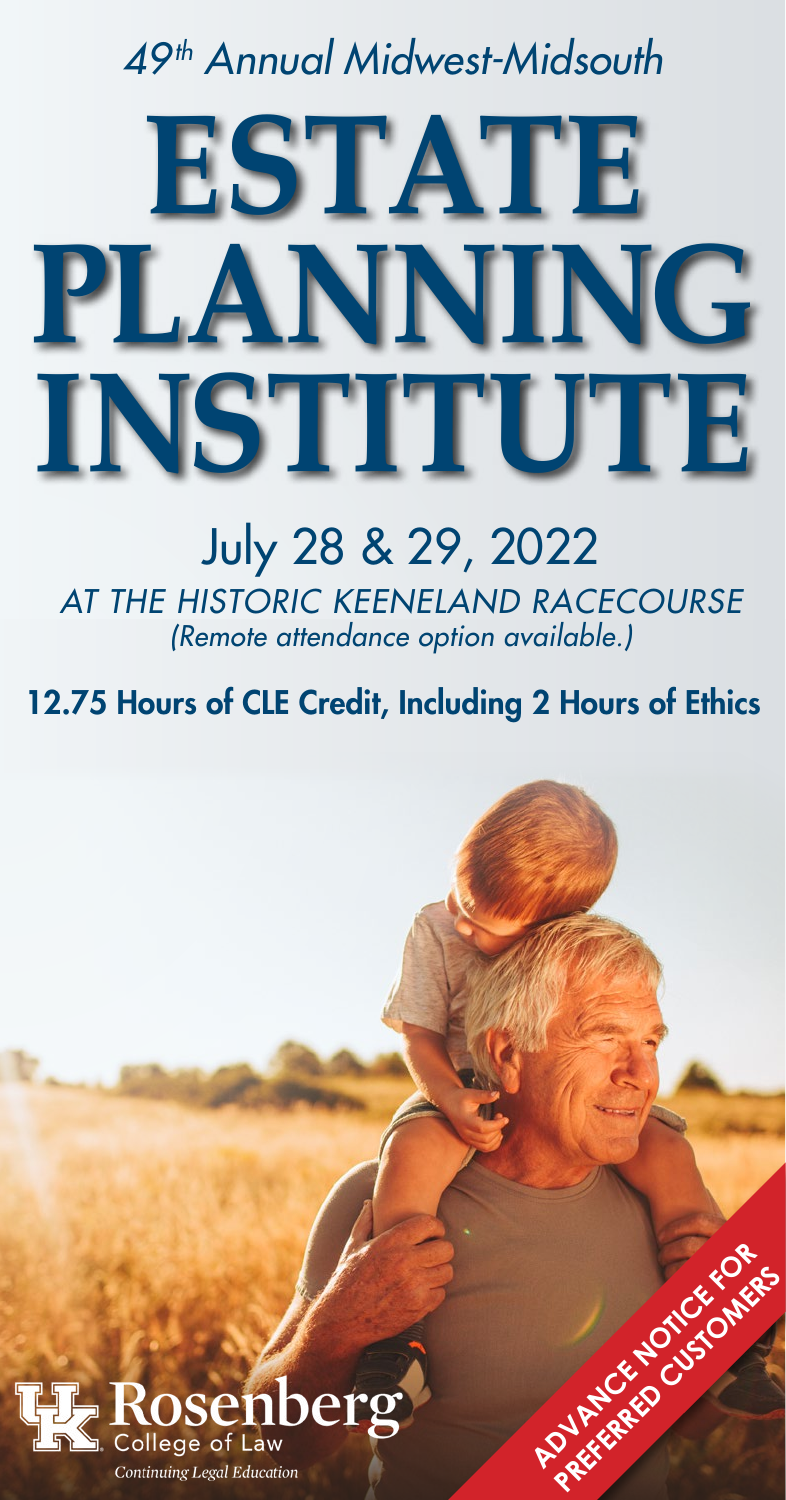|  | 7:30 a.m. REGISTRATION TABLE OPENS / CONTINENTAL BREAKFAST<br>SPONSORED BY CENTRAL BANK & TRUST CO.                                              |  | 7:30 a.m. CONTINENTAL BREAKFAST / LATE CHECK-IN<br>SPONSORED BY PNC WEALTH MANAGEMENT                                                                                                                                                   |
|--|--------------------------------------------------------------------------------------------------------------------------------------------------|--|-----------------------------------------------------------------------------------------------------------------------------------------------------------------------------------------------------------------------------------------|
|  | 8:20 a.m. WELCOME AND ANNOUNCEMENTS                                                                                                              |  | 8:15 a.m. NOTABLE DEVELOPMENTS IN ESTATE PLANNING & AD<br>Turney P. Berry // Wyatt, Tarrant & Combs LLP, Louisville, I                                                                                                                  |
|  | 8:30 a.m. THE PAST YEAR'S MOST SIGNIFICANT, CURIOUS, OR DOWNRIGHT FASCINATING                                                                    |  | Charles A. ("Clary") Redd // Stinson LLP, St. Louis, Missou                                                                                                                                                                             |
|  | <b>FIDUCIARY CASES</b><br>Dana G. Fitzsimons Jr. // Bessemer Trust, Atlanta, Georgia                                                             |  | 9:25 a.m. MORNING BREAK                                                                                                                                                                                                                 |
|  | 9:40 a.m. MORNING BREAK                                                                                                                          |  | 9:45 a.m. LEGAL ETHICS: UNDERSTANDING THE KBA'S DISCIPLIN<br>Jane H. Herrick // Kentucky Bar Association, Frankfort, Ke                                                                                                                 |
|  | 10:00 a.m. WHAT ESTATE PLANNERS IN COMMON LAW MARITAL PROPERTY STATES NEED TO<br><b>KNOW ABOUT COMMUNITY PROPERTY</b>                            |  | 10:45 a.m. CONTEMPORARY TRUST ADMINISTRATION CHALLENG<br>Charles A. ("Clary") Redd // Stinson LLP, St. Louis, Missou                                                                                                                    |
|  | Dr. Gerry W. Beyer // Texas Tech University School of Law, Lubbock, Texas                                                                        |  | 11:45 a.m. LUNCH BREAK SPONSORED BY ARGENT TRUST COMPA                                                                                                                                                                                  |
|  | 11:00 a.m. ENVIRONMENTAL, SOCIAL, GOVERNANCE (ESG) INVESTING -<br>IT'S INEVITABLE, IT'S NOW                                                      |  | 12:35 p.m. ANNUAL KENTUCKY LEGISLATIVE & CASE LAW UPDATI<br><b>PROBATE</b>                                                                                                                                                              |
|  | Linda Duessel // Federated Hermes, Inc., Pittsburgh, Pennsylvania                                                                                |  | Scott A. Weinberg // Lynch, Cox, Gilman, & Goodman P.S.                                                                                                                                                                                 |
|  | 12:00 p.m. LUNCH BREAK SPONSORED BY COMMUNITY TRUST & INVESTMENT CO.                                                                             |  | 1:05 p.m. INCOME TAXATION OF ESTATES AND TRUSTS                                                                                                                                                                                         |
|  | 12:50 p.m. WHAT EVERY ESTATE PLANNER NEEDS TO KNOW ABOUT GUN TRUSTS<br>Mary A. Akkerman // Davenport Evans, Sioux Falls, South Dakota            |  | Mickey R. Davis // Davis & Willms, PLLC, Houston, Texas<br>Melissa J. Willms // Davis & Willms, PLLC, Houston, Texas                                                                                                                    |
|  | 1:50 p.m. AFTERNOON BREAK                                                                                                                        |  | 2:05 p.m. AFTERNOON BREAK SPONSORED BY FIFTH THIRD PRIV                                                                                                                                                                                 |
|  | SPONSORED BY STOCK YARDS BANK WEALTH MANAGEMENT & TRUST                                                                                          |  | 2:20 p.m. RETIREMENT BENEFITS, ASSET PROTECTION, & POST-N<br>Robert K. Kirkland // Kirkland Woods & Martinsen LLP, Lib                                                                                                                  |
|  | 2:10 p.m. THE ROLE OF THE PRIVATE ATTORNEY IN GUARDIANSHIP PROCEEDINGS<br>Misty Clark Vantrease // Kentucky ElderLaw, PLLC, Louisville, Kentucky |  | 3:20 p.m. 60 TIPS IN 60 MINUTES<br>Timothy G. Barrett // Argent Trust, Louisville, Kentucky                                                                                                                                             |
|  | 3:00 p.m. LEGAL ETHICS: PLANNING FOR THE INEVITABLE IN YOUR LAW PRACTICE<br>Courtney Risk // Lawyers Mutual of Kentucky, Louisville, Kentucky    |  | Edward J. Buechel // Buechel & Conley, PLLC, Edgewood<br>Wayne F. Wilson // Dinsmore & Shohl LLP, Louisville, Kentu<br>Stephanie McGehee-Shacklette // Berry & McGehee PLLC<br>Melanie L. McCoy // Frost Brown Todd LLC, Louisville, Ke |
|  | 4:00 p.m. RECESS INSTITUTE                                                                                                                       |  |                                                                                                                                                                                                                                         |
|  | 4:15 p.m. COCKTAIL / NETWORKING RECEPTION                                                                                                        |  | Tawana L. Edwards // Attorney at Law, Goshen, Kentucky                                                                                                                                                                                  |
|  | SPONSORED BY DEAN DORTON ALLEN FORD                                                                                                              |  | 4:20 p.m. ADJOURN INSTITUTE                                                                                                                                                                                                             |

### REGISTRATION & CANCELLATION INFORMATION

Pre-registration is strongly recommended. If you cancel, a full refund of tuition (less \$50 administrative charge) is given up to 4:30 p.m. EST, July 22, 2022. Registrants who cancel may still request course materials. If requested, course materials will be emailed after the seminar and the cost will be deducted from any refund. No refunds are available for cancellations after the deadline; however, materials will be emailed immediately in full consideration for tuition paid. Registrations are transferable and substitution of registrants may be made any time before the seminar begins.

**Melanie L. McCoy** Frost Brown Todd LLC

### CONFERENCE LOCATION & ACCOMMODATIONS

**CLE's Annual Estate Planning Institute:**<br> *The oldest tradition*<br> *The longest-running*<br>
in estate planning annual CLE event in<br>
CLE in the Midsouth. <br> **INSTITUTE CO-CHAIRS** *annual CLE event in the Commonwealth.*

The conference itself will be held at the historic Keeneland Racecourse Sales Pavilion in the bluegrass region of Kentucky, located at 4201 Versailles Road in Lexington, Kentucky. Hotel rooms for conference participants have been blocked at Lexington Marriott City Center, located at 121 West Vine Street. The block is from July 27 through July 28, 2022. Rooms will be held until July 6, 2022, *or until sold out*, at the rate of \$199 per night. Reserve rooms directly with the hotel online at <[tinyurl.com/EstatePlanning2022](https://tinyurl.com/EstatePlanning2022)>. Registrants will need make arrangements to travel from the hotel to Keeneland and back.

### REMOTE ATTENDANCE OPTION

This Institute will offer the option of attending virtually via live-streamed video. Instructions will be provided if you select this option on the registration form. You will need stable, high-speed internet access and a computer, laptop, tablet, or other mobile device.

### COVID-19 SAFETY PLAN

If it is deemed unsafe to hold this Institute in person, please note that it will be offered as a live, interactive Zoom webinar on the same dates and following the same agenda times. We will notify registrants of this change as soon as is practicable. See registrant cancellation policy above.

# *49th Annual Midwest-Midsouth Estate Planning Institute*

# THURSDAY, JULY 28, 2022 **FRIDAY, JULY 29 2022**

# *2022 Institute Sponsors & Exhibitors*

- Argent Trust Company
- ARGI Trust
- Baird Trust
- Bessemer Trust
- Bluegrass Community Foundation
- Central Bank & Trust Company
- Christie's
- Community Foundation of **Louisville**
- Community Trust & Investment Company
- Cumberland Trust
- Fifth Third Private Bank
- Foundation for Appalachian **Kentucky**
- Dean Dorton
- ElderCounsel
- Glenview Trust Co.
- Heritage Auctions
- Hindman Auctions
- KBA Probate & Trust Law **Section**
- Krause Financial Services
- Lawyers Mutual of Kentucky
- Lawyers With Purpose
- PNC Wealth Management
- Sotheby's
- Stock Yards Bank Wealth Management & Trust

### **ITINENTAL BREAKFAST / LATE CHECK-IN NSORED BY PNC WEALTH MANAGEMENT** ABLE DEVELOPMENTS IN ESTATE PLANNING & ADMINISTRATION ey P. Berry // Wyatt, Tarrant & Combs LLP, Louisville, Kentucky les A. ("Clary") Redd // Stinson LLP, St. Louis, Missouri RNING BREAK AL ETHICS: UNDERSTANDING THE KBA'S DISCIPLINARY PROCESS H. Herrick // Kentucky Bar Association, Frankfort, Kentucky **NTEMPORARY TRUST ADMINISTRATION CHALLENGES** les A. ("Clary") Redd // Stinson LLP, St. Louis, Missouri ICH BREAK SPONSORED BY ARGENT TRUST COMPANY 12:35 NUAL KENTUCKY LEGISLATIVE & CASE LAW UPDATE IN ESTATE PLANNING **BATE** tt A. Weinberg // Lynch, Cox, Gilman, & Goodman P.S.C., Louisville, Kentucky OME TAXATION OF ESTATES AND TRUSTS key R. Davis // Davis & Willms, PLLC, Houston, Texas issa J. Willms // Davis & Willms, PLLC, Houston, Texas ERNOON BREAK SPONSORED BY FIFTH THIRD PRIVATE BANK IREMENT BENEFITS, ASSET PROTECTION, & POST-MORTEM PLANNING ISSUES ert K. Kirkland // Kirkland Woods & Martinsen LLP, Liberty, Missouri TIPS IN 60 MINUTES othy G. Barrett // Argent Trust, Louisville, Kentucky ard J. Buechel // Buechel & Conley, PLLC, Edgewood, Kentucky ne F. Wilson // Dinsmore & Shohl LLP, Louisville, Kentucky hanie McGehee-Shacklette // Berry & McGehee PLLC, Bowling Green, Kentucky anie L. McCoy // Frost Brown Todd LLC, Louisville, Kentucky

The University of Kentucky College of Law Office of Continuing Legal Education takes pride in presenting authoritative, practical programs in estate planning and estate administration. Join the loyal group of participants who register for this mid-summer program every year. Each July, a distinguished regional and national faculty contribute writings and discussions to update you on essential topics, explore new areas and provide fresh, practical analyses for the complexities of modern estate planning practice.

**OURN INSTITUTE** 

Timothy G. Barrett Mary J. Healy Argent Trust

John T. Bondurant Attorney at Law

Douglas A. Bozell Douglas A. Bozell PLLC

> Kelli E. Brown Goldberg Simpson

Edward J. Buechel Buechel & Conley, PLLC

> Cynthia S. Buttorff Weber|Rose PSC

Tawana L. Edwards Wayne F. Wilson Attorney at Law

Dinsmore & Shohl LLP

Mark T. MacDonald Wyatt Tarrant & Combs LLP

Stephanie McGehee-Shacklette Berry & McGehee PLLC

Dani Fowles James C. "Jim" Worthington, Sr.

PNC Wealth Management Worthington Law Firm

Andy D. Waters Community Trust & Investment Company

Scott A. Weinberg Lynch, Cox, Gilman, & Goodman P.S.C.

Dinsmore & Shohl LLP

# *Enroll now for this summer's Institute, covering critical issues for estate planning and administration professionals.*

Glen S. Bagby *Dinsmore & Shohl LLP Lexington, Kentucky*

Turney P. Berry *Wyatt Tarrant & Combs LLP Louisville, Kentucky*

# INSTITUTE CO-CHAIRS

## PLANNING COMMITTEE

*The oldest tradition in estate planning*

> *UK/CLE wishes to thank the KBA PROBATE & TRUST LAW SECTION for its annual sponsorship of funds toward out-of-state speaker expenses.*